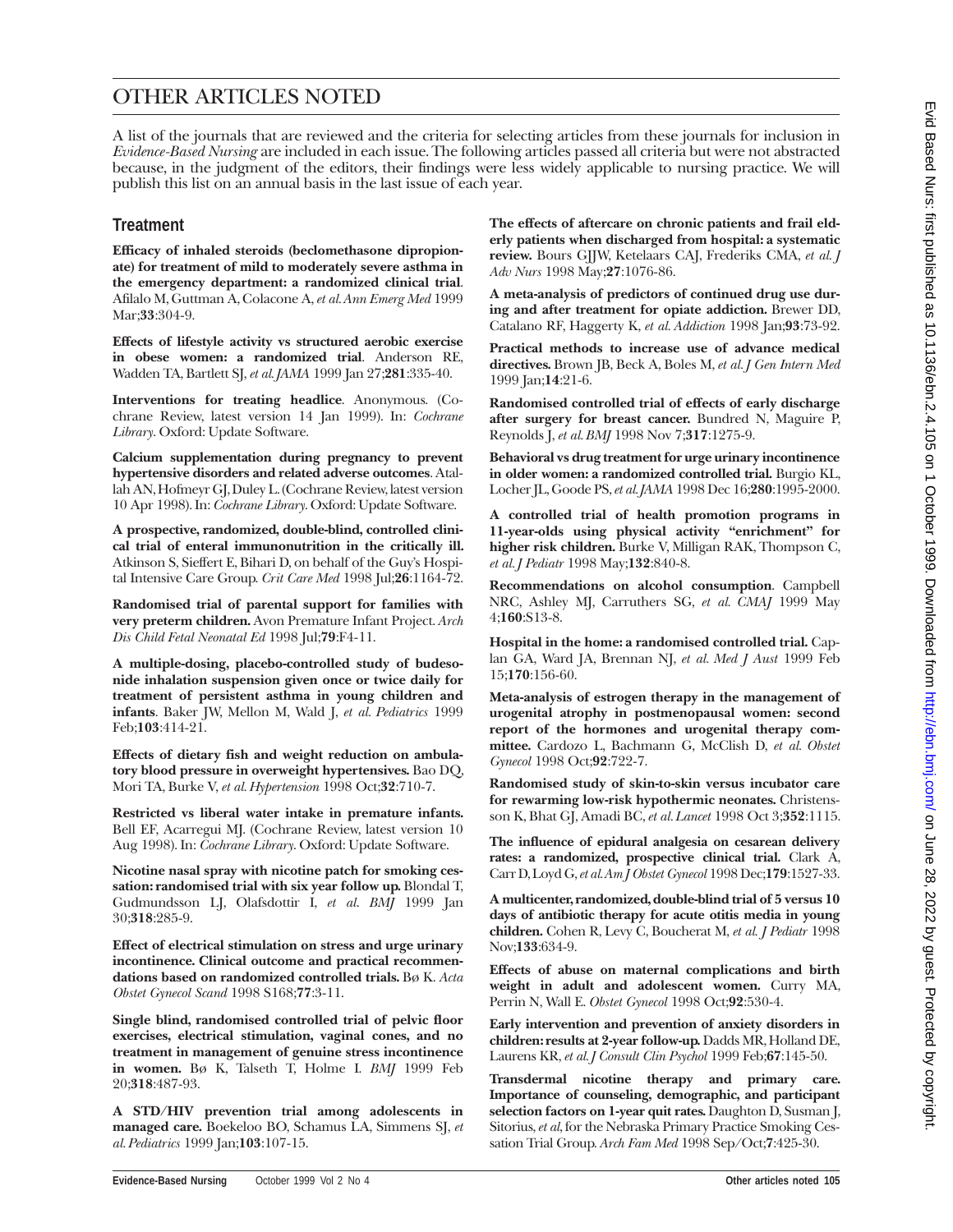**Mediterranean diet, traditional risk factors, and the rate of cardiovascular complications after myocardial infarction: final report of the Lyon Diet Heart Study.** de Lorgeril M, Salen P, Martin J-L, *et al. Circulation* 1999 Feb 16;**99**:779-85.

**Complementary therapies for depression: an overview.** Ernst E, Rand JI, Stevinson C. *Arch Gen Psychiatry* 1998 Nov;**55**:1026-32.

**Acupuncture for back pain: a meta-analysis of randomized controlled trials.** Ernst E, White AR. *Arch Intern Med* 1998 Nov 9;**158**:2235-41.

**A randomized controlled trial of guided imagery in bulimia nervosa**. Esplen MJ, Garfinkel PE, Olmsted M, *et al*. *Psychol Med* 1998 Nov;**28**:1347-57.

**Manual-assisted cognitive-behaviour therapy (MACT): a randomized controlled trial of a brief intervention with bibliotherapy in the treatment of recurrent deliberate self-harm.** Evans K, Tyrer P, Catalan J, *et al. Psychol Med* 1999 Jan;**29**:19-25.

**Efficacy and safety of high-dose inhaled steroids in children with asthma: a comparison of fluticasone propionate with budesonide.** Ferguson AC, Spier S, Manjra A, *et al. J Pediatr* 1999 Apr;**134**:422-7.

**Strategies for managing behavioural symptomatology associated with dementia of the Alzheimer type: a systematic overview.** Forbes DA. *Can J Nurs Res* 1998 Summer;**30**:67-86.

**Systematic review of day hospital care for elderly people**. **The Day Hospital Group.** Forster A, Young J, Langhorne P. *BMJ* 1999 Mar 27;**318**:837-41.

**The effects of community policies to reduce youth access to tobacco.** Forster JL, Murray DM, Wolfson M, *et al. Am J Public Health* 1998 Aug;**88**:1193-8.

**Intensified multifactorial intervention in patients with type 2 diabetes mellitus and microalbuminuria: the Steno type 2 randomised study.** Gæde P, Vedel P, Parving HH,*et al*. *Lancet* 1999 Feb 20;**353**:617-22.

**Efficacy of a self-management program for childhood asthma—a prospective controlled study.** Gebert N, Hümmelink R, Könning J, *et al. Patient Educ Couns* 1998 Nov;**35**:213-20.

**A systematic review of the treatment of depression with antidepressant drugs in patients who also have a physical illness.** Gill D, Hatcher S. (Cochrane Review, latest version 11 Nov 1998). In: *Cochrane Library*. Oxford: Update Software.

**Symptom relief and side effects of postmenopausal hormones: results from the Postmenopausal Estrogen/ Progestin Interventions trial.** Greendale GA, Reboussin BA, Hogan P, *et al,* for the Postmenopausal Estrogen/Progestin Interventions Trial Investigators. *Obst Gynecol* 1998 Dec;**92**:982-8.

**A randomized controlled trial of the effect of fluid extract of** *Echinacea purpurea* **on the incidence and severity of colds and respiratory infections.** Grimm W, Müller HH. *Am J Med* 1999 Feb;**106**:138-43.

**Postnatal corticosteroids for prevention of chronic lung disease in the preterm infant: early treatment.** Halliday HL. (Cochrane Review, latest version 12 Jan 1998). In: *Cochrane Library*. Oxford: Update Software.

**Effect of epidural vs parenteral opioid analgesia on the progress of labor: a meta-analysis.** Halpern SH, Leighton BL, Ohlsson A, *et al. JAMA* 1998 Dec 23/30;**280**:2105-10.

**House dust mite control measures in the management of asthma.** Hammarquist C, Burr ML, Gotzsche PC. (Cochrane Review, latest version 30 Apr 1998). In: *Cochrane Library*. Oxford: Update Software.

**Systematic review of efficacy of cognitive behaviour therapies in childhood and adolescent depressive disorder.** Harrington R, Whittaker J, Shoebridge P, *et al. BMJ* 1998 May 23;**316**:1559-63.

**Aspirin and risk of hemorrhagic stroke: a meta-analysis of randomized controlled trials.** He J, Whelton PK, Vu B, *et al. JAMA* 1998 Dec 9;**280**:1930-5.

**Total parenteral nutrition in the critically ill patient: a meta-analysis.** Heyland DK, MacDonald S, Keefe L, *et al. JAMA* 1998 Dec 16;**280**:2013-9.

**Exercise — it's never too late: the strong-for-life program.** Jette AM, Lachman M, Giorgetti MM, *et al. Am J Public Health* 1999 Jan;**89**:66-72.

**Constipation in pregnancy.** Jewell DJ, Young G. (Cochrane Review, latest version 22 May 1998). In: *Cochrane Library*. Oxford: Update Software**.**

**Effects of a cognitive-behavioral pain-management program.** Johansson C, Dahl J, Jannert M, *et al. Behav Res Ther* 1998 Oct;**36**:915-30.

**Crisis intervention for severe mental illnesses**. Joy CB, Adamas CE, Rice K. (Cochrane Review, latest version 26 Aug 1998). In: *Cochrane Library*. Oxford: Update Software.

**Late-life depression and functional disability: the role of goal-focused group psychotherapy.** Klausner EJ, Clarkin JF, Spielman L, *et al. Int J Geriatr Psychiatry* 1998 Oct;**13**:707-16.

**Multicomponent fortification of human milk for premature infants.** Kuschel CA, Harding JE. (Cochrane Review, latest version 11 Aug 1998). In: *Cochrane Library*. Oxford: Update Software.

**The preparation of patients for cardiac surgery.** Lamarche D, Taddeo R, Pepler C. *Clin Nurs Res* 1998 Nov;**7**:390-405.

**Individual behavioural counselling for smoking cessation**. Lancaster T, Stead LF. (Cochrane Review, latest version 18 Feb 1999). In: *Cochrane Library*. Oxford: Update Software.

**Primary prevention of childhood lead exposure: a randomized trial of dust control.** Lanphear BP, Howard C, Eberly S, *et al*. *Pediatrics* 1999 Apr;**103**:772-7.

**Evidence suggesting that a chronic disease selfmanagement program can improve health status while reducing hospitalization: a randomized trial.** Lorig KR, Sobel DS, Stewart AL, *et al. Med Care* 1999 Jan;**37**:5-14.

**Periconceptional supplementation with folate and/or multivitamins to prevent neural tube defects.** Lumley J, Watson L, Watson M, *et al.* (Cochrane Review, latest version 24 Aug 1998). In: *Cochrane Library*. Oxford: Update Software.

**Treatment of depressive symptoms in human immunodeficiency virus-positive patients.** Markowitz JC, Kocsis JH, Fishman B, *et al. Arch Gen Psych* 1998 May;**55**:452-7.

**Effects of swimming training on aerobic capacity and exercise induced bronchoconstriction in children with bronchial asthma.** Matsumoto I, Araki H, Tsuda K, *et al. Thorax* 1999 Mar;**54:**196-201.

**Role of psychosocial treatments in management of schizophrenia: a meta-analytic review of controlled outcome studies.** Mojtabai R, Nicholson RA, Carpenter BN. *Schizophr Bull* 1998;**24**:569-87.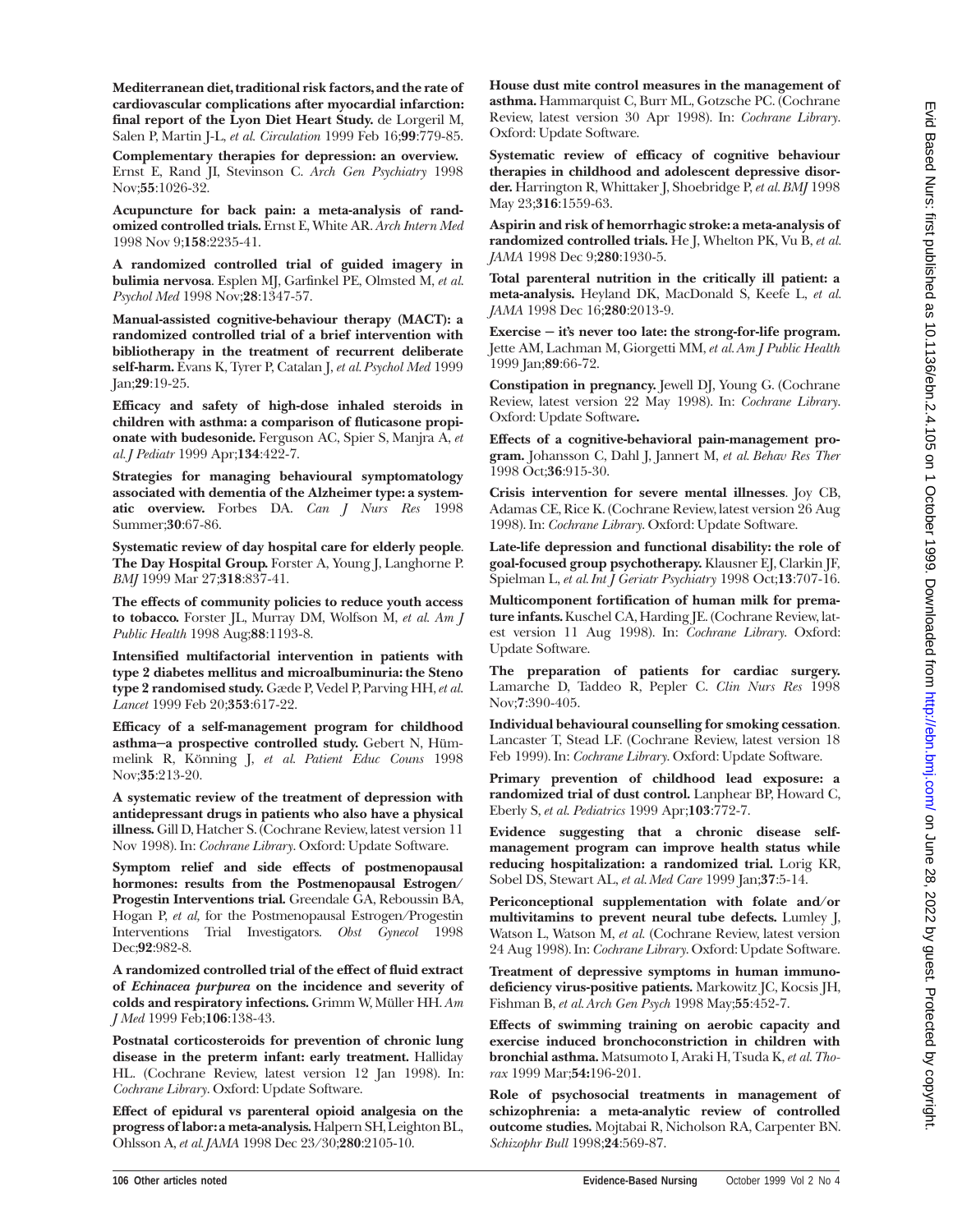**Behavioral and pharmacological therapies for late-life insomnia: a randomized controlled trial.** Morin CM, Colecchi C, Stone J, *et al. JAMA* 1999 Mar 17;**281**:991-9.

**Systematic review and meta-analysis of randomized controlled trials of cognitive behaviour therapy and behaviour therapy for chronic pain in adults, excluding headache.** Morley S, Eccleston C, Williams A. *Pain* 1999 Mar;**80**:1-13.

**Short term effects of aerobic training in the clinical management of moderate to severe asthma in children.** Neder JA, Nery LE, Silva AC, *et al. Thorax* 1999 Mar;**54**:202-6.

**A randomized controlled trial of the effect of pertussis vaccines on atopic disease.** Nilsson L, Kjellman NI, Björkstén B. *Arch Pediatr Adolesc Med* 1998 Aug;**152**:734-8.

**Early and late weight gain following smoking cessation in the Lung Health Study.** O'Hara P, Connett JE, Lee WW,*et al. Am J Epidemiol* 1998 Nov 1;**148**:821-30.

**The efficacy of** *Ginkgo biloba* **on cognitive function in Alzheimer disease***.* Oken BS, Storzbach DM, Kaye JA. *Arch Neurol* 1998 Nov;**55**:1409-15.

**A randomized walking trial in postmenopausal women: effects on physical activity and health 10 years later.** Pereira MA, Kriska AM, Day RD, *et al. Arch Intern Med* 1998 Aug 10/24;**158**:1695-1701.

**The effects of resistance training on well-being and memory in elderly volunteers.** Perrig-Chiello P, Perrig WJ, Ehrsam R, *et al. Age Ageing* 1998 Jul;**27**:469-75.

**Group cognitive-behavioral treatment of binge eating disorder: a comparison of therapist-led versus self-help formats.** Peterson CB, Mitchell JE, Engbloom S, *et al. Int J Eat Disord* 1998;**24**:125-36.

**Peppermint oil for irritable bowel syndrome: a critical review and meta-analysis.** Pittler MH, Ernst E. *Am J Gastroenterol* 1998 Jul;**83**:1131-5.

**Routine protein energy supplementation in adults: systematic review.** Potter J, Langhorne P, Roberts M. *BMJ* 1998 Aug 22;**317**:495-501.

**Cognitive behaviour therapy for adults with chronic fatigue syndrome**. Price JR, Couper J. (Cochrane Review, latest version 24 Aug 1998). In: *Cochrane Library.* Oxford: Update Software.

**Rapid response to psychosocial treatment for adolescent depression: a two-year follow-up.** Renaud J, Brent DA, Baugher M, *et al. J Am Acad Child Adolesc Psychiatry* 1998 Nov;**37**:1184-90.

**A review of the literature on the prevention of suicide through interventions in accident and emergency departments.** Repper J. *J Clin Nurs* 1999 Jan;**8**:3-12.

**Topical anesthesia for pediatric lacerations: a randomized trial of lidocaine-epinephrine-tetracaine solution versus gel.** Resch K, Schilling C, Borchert BD, *et al. Ann Emerg Med* 1998 Dec;**32**:693-7.

**Lack of efficacy of light reduction in preventing retinopathy of prematurity.** Reynolds JD, Hardy RJ, Kennedy KA, *et al. N Engl J Med* 1998 May 28;**338**:1572-6.

**The effect of dust lead control on blood lead in toddlers: a randomized trial.** Rhoads GG, Ettinger AS, Weisel CP, *et al. Pediatrics* 1999 Mar;**103**:551-5.

**Effectiveness of interventions to improve patient compliance: a meta-analysis.** Roter DL, Hall JA, Merisca R,*et al. Med Care* 1998 Aug;**36**:1138-61.

**Efficacy of hepatitis A vaccine in prevention of secondary hepatitis A infection: a randomised trial.** Sagliocca L, Amoroso P, Stroffolini T, *et al. Lancet* 1999 Apr 3;**353**:1136-9.

**The efficacy of silver alloy-coated urinary catheters in preventing urinary tract infection: a meta-analysis.** Saint S, Elmore JG, Sullivan SD, *et al***.** *Am J Med* 1998 Sep;**105**:236-41.

**Evidence-based guidelines for universal counselling and offering of HIV testing in pregnancy in Canada.** Samson L, King S. *CMAJ* 1998 June 2;**158**:1449-57.

**A structured teaching and self-management program for patients receiving oral anticoagulation: a randomized controlled trial.** Sawicki PT, for the Working Group for the Study of Patient Self-Management of Oral Anticoagulation. *JAMA* 1999 Jan 13;**281**:145-50.

**Behavioral choice treatment promotes continuing weight loss: preliminary results of a cognitive-behavioral decisionbased treatment for obesity.** Sbrocco T, Nedegaard RC, Stone JM, *et al. J Consult Clin Psychol* 1999 Apr;**67**:260-6.

**Venepuncture versus heel lance for blood sampling in term neonates.** Shah V, Ohlsson A. (Cochrane Review, latest version 18 Feb 1999). In: *Cochrane Library*. Oxford: Update Software.

**Screening elderly people for visual impairment in a community setting.** Smeeth L, Iliffe S. (Cochrane Review, latest version 27 May 1998). In: *Cochrane Library*. Oxford: Update Software.

**Mailed reminders for area-wide influenza immunization: a randomized controlled trial.** Smith DM, Zhou XH, Weinberger M, *et al. J Am Geriatr Soc* 1999 Jan;**47**:1-5.

**Are antibiotics effective treatment for acute bronchitis? A meta-analysis.** Smucny JJ, Becker LA, Glazier RH,*et al*. *J Fam Pract* 1998 Dec;**47**:453-60.

**Effects of writing about stressful experiences on symptom reduction in patients with asthma or rheumatoid arthritis: a randomized trial.** Smyth JM, Stone AA, Hurewitz A, *et al. JAMA* 1999 Apr 14;**281**:1304-9.

**The health and cost effects of substituting home care for inpatient acute care: a review of the evidence.** Soderstrom L, Tousignant P, Kaufman T. *CMAJ* 1999 Apr 20;**160**:1151-5.

**Prophylactic application of emollient ointment in preterm infants.** Soll RF, Edwards WH. (Cochrane Review, latest version 22 May 1998). In: *Cochrane Library*. Oxford: Update Software.

**Mass media interventions for preventing smoking among young people.** Sowden AJ, Arblaster L. (Cochrane Review, latest version 19 Aug 1998). In: *Cochrane Library*. Oxford: Update Software.

**Reality orientation for dementia: a review of the evidence of effectiveness.** Spector A, Orrell M. (Cochrane Review, latest version 23 Apr 1998). In: *Cochrane Library*. Oxford: Update Software.

**Group behaviour therapy programmes for smoking cessation.** Stead LF, Lancaster T. (Cochrane Review, latest version 22 May 1998). In: *Cochrane Library*. Oxford: Update Software.

**The efficacy of developmentally sensitive interventions and sucrose for relieving procedural pain in very low birth weight neonates.** Stevens B, Johnston C, Franck L,*et al. Nurs Res* 1999 Jan/Feb;**48**:35-43.

**Reducing violence using community-based advocacy for women with abusive partners.** Sullivan CM, Bybee DI. *J Consult Clin Psychol* 1999 Feb;**67**:43-53.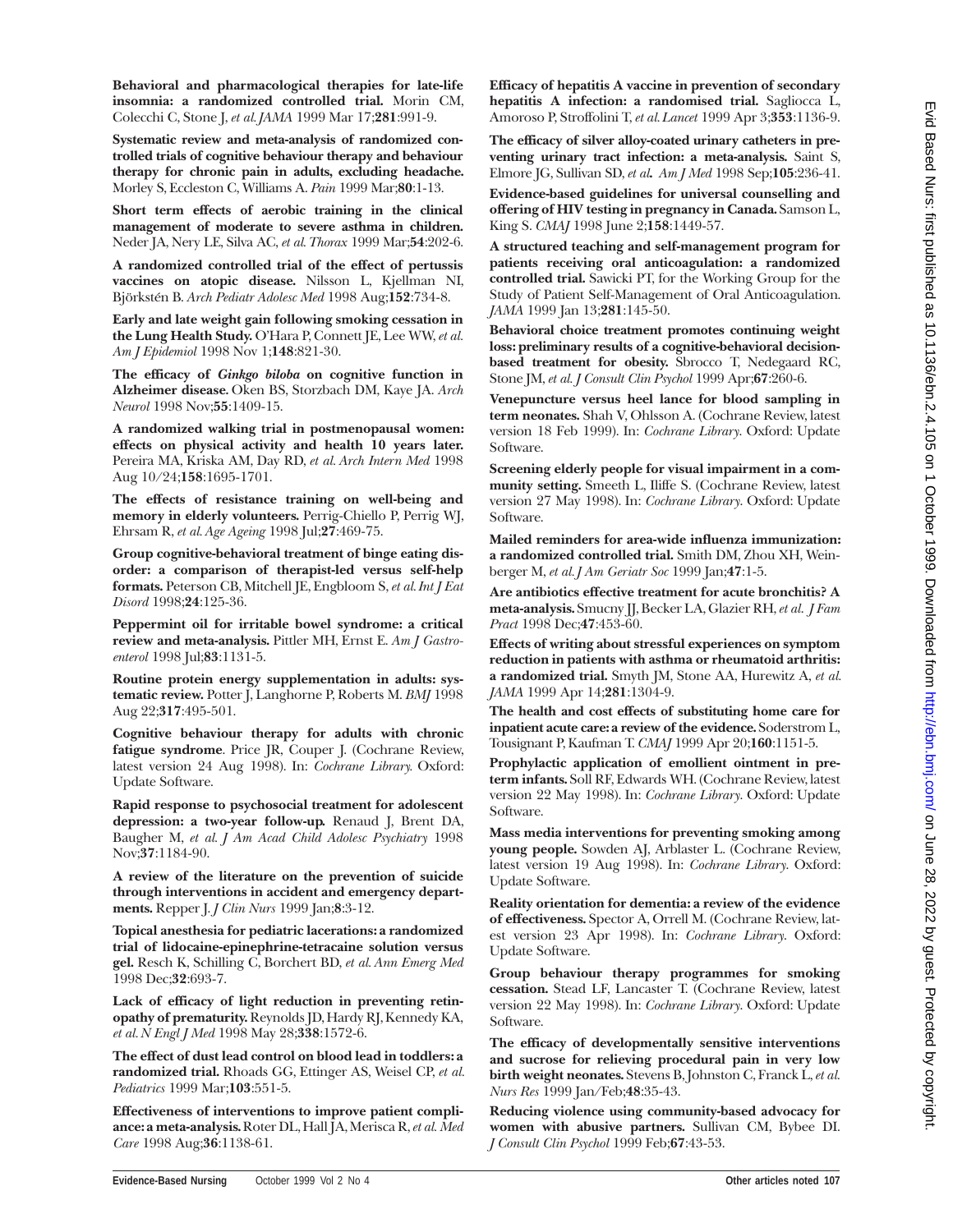**Effects of dietary patterns on blood pressure: subgroup analysis of the Dietary Approaches to Stop Hypertension (DASH) randomized clinical trial.** Svetkey LP, Simons-Morton D, Vollmer WM,*et al,* for the DASH Research Group. *Arch Intern Med* 1999 Feb 8;**159**:285-93.

**Comparison of three single doses of mifepristone as emergency contraception: a randomised trial.** Task Force on Postovulatory Methods of Fertility Regulation. *Lancet* 1999 Feb 27;**353**:697-702.

**A telephone intervention to reduce fatigue and symptom distress in mothers with difficult infants in the community.** Thome M, Alder B. *J Adv Nurs* 1999 Jan;**29**:128-37.

**Screening for colorectal cancer using the faecal occult blood test, Hemoccult.** Towler BP, Irwig L, Glasziou P, *et al*. (Cochrane Review, latest version 16 Jan 1998). In*: Cochrane Library*. Oxford: Update Software.

**The effect of therapeutic touch on pain and anxiety in burn patients.** Turner JG, Clark AN, Gauthier DK, *et al. J Adv Nurs* 1998 Jul;**28**:10-20.

**Senna vs polyethylene glycol for mechanical preparation the evening before elective colonic or rectal resection: a multicenter controlled trial.** Valverde A, Hay JM, Fingerhut A, *et al*, for the French Association for Surgical Research. *Arch Surg* 1999 May;**134**:514-9.

**Rheumatoid arthritis(RA): dynamic exercise therapy in RA.** Van den Ende CHM, Vleit Vlieland TPM, Munneke M, *et al*. (Cochrane Review, latest version 19 Aug 1998). In: *Cochrane Library*. Oxford: Update Software.

**Effect of inhaled corticosteroids on bronchial responsiveness in patients with "corticosteroid naive" mild asthma: a meta-analysis.** van Grunsven PM, van Schayck CP, Molema J, *et al. Thorax* 1999 Apr;**54**:316-22.

**The effectiveness of acupuncture in the treatment of low back pain.** van Tulder MW, Cherkin DC, Berman B, *et al.* (Cochrane Review, latest version 03 Nov 1998). In: *Cochrane Library*. Oxford: Update Software.

**Lack of effectiveness of bed rest for sciatica**. Vroomen PCAJ, De Krom MCTFM, Wilmink JT,*et al.N Engl J Med* 1999 Feb 11;**340**:418-23.

**A single-blind, placebo-controlled trial of a simple acupuncture treatment in the cessation of smoking.** Waite NR, Clough JB. *Br J Gen Pract* 1998 Aug;**48**:1487-90.

**Increasing assertiveness skills to reduce HIV risk among women living with a severe and persistent mental illness.** Weinhardt LS, Carey MP, Carey KB,*et al. J Consult Clin Psychol* 1998 Aug;**66**:680-4.

**Educating young people about drugs: a systematic review.** White D, Pitts M. *Addiction* 1998 Oct;**93**:1475-87.

**Effectiveness of influenza vaccine in health care professionals: a randomized trial.** Wilde JA, McMillan JA, Serwint J,*et al. JAMA* 1999 Mar 10;**281**:908-13.

**Benefits of recruiting participants with friends and increasing social support for weight loss and maintenance.** Wing RR, Jeffery RW. *J Consul Clin Psychol* 1999 Feb;**67**:132-8.

**Intra-subject variability in post-operative patientcontrolled analgesia (PCA): is the patient equally satisfied with morphine, pethidine and fentanyl?** Woodhouse A, Ward ME, Mather LE. *Pain* 1999 Apr;**80**:545-53.

**Comparison of bedtime insulin regimens in patients with type 2 diabetes mellitus. A randomized, controlled trial.** Yki-Järvinen H, Ryysy L, Nikkilä K, *et al. Ann Intern Med* 1999 Mar 2;**130**:389-96.

**Lidocaine iontophoresis for topical anesthesia before intravenous line placement in children.** Zempsky WT, Anand KJS, Sullivan KM, *et al*. *J Pediatr* 1998 Jun;**132**:1061-3.

**Epidural analgesia in association with duration of labor and mode of delivery: a quantitative review.** Zhang J, Klebanoff MA, DerSimonian R, *et al. Am J Obstet Gynecol* 1999 Apr;**180**:970-7.

## **Diagnosis**

**Diagnostic efficiency of home pregnancy test kits. A metaanalysis.** Bastian LA, Nanda K, Hasselblad V, *et al*. *Arch Fam Med* 1998 Sep-Oct;**7**:465-9.

**Evaluation of vaginal infections in adolescent women: can it be done without a speculum?** Blake DR, Duggan A, Quinn T, *et al. Pediatrics* 1998 Oct;**102**:939-44.

**Alcohol screening questionnaires in women: a critical review.** Bradley KA, Boyd-Wickizer J, Powell SH, *et al. JAMA* 1998 Jul 8;**280**:166-71.

**The FEAR: a rapid screening instrument for generalized anxiety in elderly primary care attenders.** Krasucki C, Ryan P, Ertan T, *et al. Int J Geriatr Psychiatry* 1999 Jan;**14**:60-8.

**Measurement of the validity of a preschool vision screening program.** Robinson B, Bobier WR, Martin E, *et al. Am J Public Health* 1999 Feb;**89**:193-8.

**Accuracy of reagent strips in detecting hypoglycemia in the emergency department.** Scott PA, Wolf LR, Spadafora MP. *Ann Emerg Med* 1998 Sep;**32**:305-9.

#### **Prognosis**

**Growth in the first two years of uninfected children born to HIV-1 seropositive mothers.** Agostoni C, Zuccotti GV, Giovannini M, *et al. Arch Dis Child* 1998 Aug;**79**:175-8.

**Gender differences in the effects of bereavement-related psychological distress in health outcomes.** Chen JH, Bierhals AJ, Prigerson HG, *et al. Psychological Med* 1999 Mar;**29**:367-80.

**Rate of psychiatric illness 1 year after traumatic brain injury**. Deb S, Lyons I, Koutzoukis C, *et al. Am J Psychiatry* 1999 Mar;**156**:374-8.

**Clinical course and remission rate in patients with early rheumatoid arthritis: relationship to outcome after 5 years.** Eberhardt K, Fex E. *Br J Rheumatol* 1998 Dec;**37**:1324-9.

**Lyme arthritis in children: clinical epidemiology and long-term outcomes.** Gerber MA, Zemel LS, Shapiro ED. *Pediatrics* 1998 Oct;**102**:905-8.

**The prognosis of non-critical limb ischaemia: a systematic review of population-based evidence.** Hooi JD, Stoffers HE, Knottnerus JA, *et al. Br J Gen Pract* 1999 Jan;**49**:49-55.

**Cognitive, educational, and behavioural outcomes at 7 to 8 years in a national very low birthweight cohort.** Horwood LJ, Mogridge N, Darlow BA. *Arch Dis Child Fetal Neonatal Ed* 1998 Jul;**79**:F12-20.

**A prospective 12-year study of subsyndromal and syndromal depressive symptoms in unipolar major depressive disorders.** Judd LL, Akiskal HS, Maser JD, *et al. Arch Gen Psychiatry* 1998 Aug;**55**:694-700.

**Natural history of hyperphagia and other eating changes in dementia***.* Keene J, Hope T. *Int J Geriat Psychiatry* <sup>1998</sup> Oct;**13**:700-6.

**The role of the family for behavioral outcome in children and adolescents following traumatic brain injury.** Kinsella G, Ong B, Murtagh D., *et al. J Consult Clin Psychol* 1999 Feb;**67**:116-23.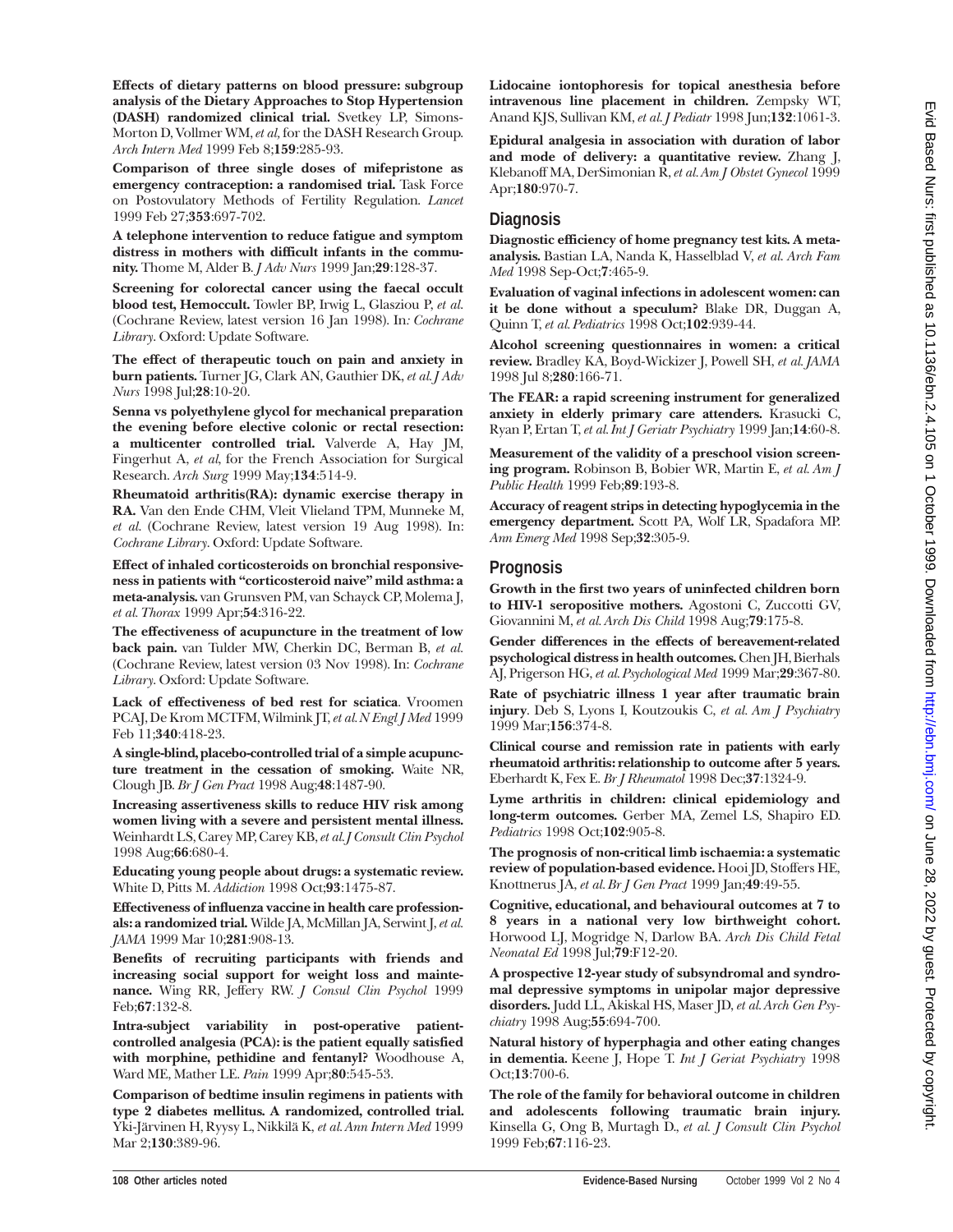**Mortality differences between men and women following first myocardial infarction.** Marrugat J, Sala J, Masiá R, *et al. JAMA* 1998 Oct 28;**280**:1405-9.

**Central venous catheter related thrombosis in children: analysis of the Canadian Registry of Venous Thromboembolic Complications.** Massicotte MP, Dix D, Monagle P, *et al,* on behalf of the Canadian Childhood Thrombophilia Program*. J Pediatr* 1998 Dec;**133**:770-6.

**Natural history of cervical squamous intraepithelial lesions: a meta-analysis.** Melnikow J, Nuovo J, Willan AR, *et al. Obstet Gynecol* 1998 Oct;**92**:727-35.

**Effects of age at onset of first lifetime episode of recurrent major depression on treatment response and illness course in elderly patients.** Reynolds CF, Dew MA, Frank E, *et al. Am J Psychiatry* 1998 Jun;**155**:795-9.

**Does gestational hypertension become pre-eclampsia?** Saudan P, Brown MA, Buddle ML, *et al. Br J Obst Gyn* 1998 Nov;**105**:1177-84.

**Factors predicting clinical remission in adult patients with type 1 diabetes.** Schölin A, Berne C, Schvarcz E, *et al. J Int Med* 1999 Feb;**245**:155-62.

**International Multicenter Term PROM Study: evaluation of predictors of neonatal infection in infants born to patients with premature rupture of membranes at term.** Seaward PG, Hannah ME, Myhr TL,*et al,*for the Term PROM Study Group. *Am J Obstet Gynecol* 1998 Sep;**179**:635-9.

**Risk factors for preeclampsia, abruptio placentae, and adverse neonatal outcomes among women with chronic hypertension**. Sibai BM, Lindheimer M, Hauth J, *et al*, for the National Institute of Child Health and Human Development Network of Maternal-Fetal Medicine Units. *N Engl J Med* 1998 Sep 3;**339**:667-71.

**Maternal psychological distress and parenting stress after the birth of a very low-birth-weight infant.** Singer LT, Salvator A, Guo S, *et al. JAMA* 1999 Mar 3;**281**:799-805.

**Treatment decision making and adjustment to breast cancer: a longitudinal study.** Stanton AL, Estes MA, Estes NC, *et al. J Consult Clin Psychol* 1998 Apr;**66**:313-22.

**Recurrent abdominal pain: a potential precursor of irritable bowel syndrome in adolescents and young adults**. Walker LS, Guite JW, Duke M, *et al*. *J Pediatr* 1998 Jun;**132**:1010-5.

#### **Causation**

**Incidence of placental abruption in relation to cigarette smoking and hypertensive disorders during pregnancy: a meta-analysis of observational studies.** Ananth CV, Smulian JC, Vintzileos AM. *Obstet Gynecol* 1999 Apr;**93**:622-8.

**Intake of potassium, magnesium, calcium, and fiber and risk of stroke among US men.** Ascherio A, Rimm EB, Hernán MA, *et al. Circulation* 1998 Sep 22;**98**:1198-204.

**Association of road-traffic accidents with benzodiazepine use.** Barbone F, McMahon AD, Davey PG, *et al. Lancet* 1998 Oct 24;**352**:1331-6.

**Maternal depression and child behaviour problems: a meta-analysis.** Beck CT. *J Adv Nurs* 1999 Mar;**29**:623-9.

**The association between vasectomy and prostate cancer: a systematic review of the literature.** Bernal-Delgado E, Latour-Pérez J, Pradas-Arnal F, *et al. Fertil Steril* 1998 Aug;**70**:191-200.

**Effects of ambient air pollution on upper and lower respiratory symptoms and peak expiratory flow in children.** Boezen HM, van der Zee SC, Postma DS, *et al. Lancet* 1999 Mar 13:**353**:874-8.

**Effect of family responsibilities and job strain on ambulatory blood pressure among white-collar women.** Brisson C, Laflamme N, Moisan J, *et al. Psychosomatic Med* 1999 Mar/Apr;**61**:205-13.

**Occupation and breast cancer mortality in a prospective cohort of US women.** Calle EE, Murphy TK, Rodriguez C, *et al. Am J Epidemiol* 1998 Jul 15;**148**:191-7.

**Gender differences in 1-year survival and quality of life among patients admitted with congestive heart failure.** Chin MH, Goldman L. *Med Care* 1998 Jul;**36**:1033-46.

**Endogenous hormones and the risk of hip and vertebral fractures among older women.** Cummings SR, Browner WS, Bauer D, *et al,* for the Study of Osteoporotic Fractures Research Group. *N Engl J Med* 1998 Sep 10;**339**:733-8.

**Risk of congenital anomalies near hazardous-waste landfill sites in Europe: the EUROHAZCON study.** Dolk H, Vrijheid M, Armstrong B, *et al. Lancet* 1998 Aug 8;**352**:423-7.

**Effect of very advanced maternal age on pregnancy outcome and rate of cesarean delivery**. Dulitzki M, Soriano D, Schiff E, *et al. Obstet Gynecol* 1998 Dec;**92**:935-9.

**Changes in physical fitness and changes in mortality.** Erikssen G, Liestøl K, Bjørnholt J, *et al. Lancet* 1998 Sep 5;**352**:759-62.

**Weight gain and the risk of developing insulin resistance syndrome.** Everson SA, Goldberg DE, Helmrich SP, *et al. Diabetes Care.* Oct;**21**:1637-43.

**Ex-smokers and risk of hip fracture.** Forsén L, Bjartveit K, Bjørndal A, *et al. Am J Public Health* 1998 Oct;**88**:1481-3.

**Prospective study of intentionality of weight loss and mortality in older women: the Iowa Women's Health Study.** French SA, Folsom AR, Jeffery RW,*et al.Am J Epidemiol* 1999 Mar 15;**149**:504-14.

**The relationship between age, sex, and the incidence of dementia and Alzheimer disease: a meta-analysis.** Gao S, Hendrie HC, Hall KS, *et al. Arch Gen Psychiatry* 1998 Sep;**55**:809-15.

**Resting heart rate is a risk factor for cardiovascular and noncardiovascular mortality: the Chicago Heart Association Detection Project in Industry.** Greenland P, Daviglus ML, Dyer AR, *et al. Am J Epidemiol* 1999 May 1;**149**:853-62.

**Risk factors for death from asthma, chronic obstructive pulmonary disease, and cardiovascular disease after a hospital admission for asthma.** Guite HF, Dundas R, Burney PGJ. *Thorax* 1999 Apr;**54**:301-7.

**Psychological risk factors for borderline pathology in school-age children.** Guzder J, Paris J, Zelkowitz P, *et al. J Am Acad Child Adolesc Psychiatry* 1999 Feb;**38**:206-12.

**Maternal leisure-time exercise and timely delivery.** Hatch M, Levin B, Shu X, *et al. Am J Public Health* 1998 Oct;**88**:1528-33.

**Passive smoking and the risk of coronary heart disease a meta-analysis of epidemiologic studies.** He J, Vupputuri S, Allen K, *et al. N Engl J Med* 1999 Mar 25;**340**:920-6.

**The attributable morbidity and mortality of ventilatorassociated pneumonia in the critically ill patient.** Heyland DK, Cook DJ, Griffith L, *et al,* for the Canadian Critical Care Trials Group. *Am J Respir Crit Care Med* 1999 Apr;**159**:1249-56.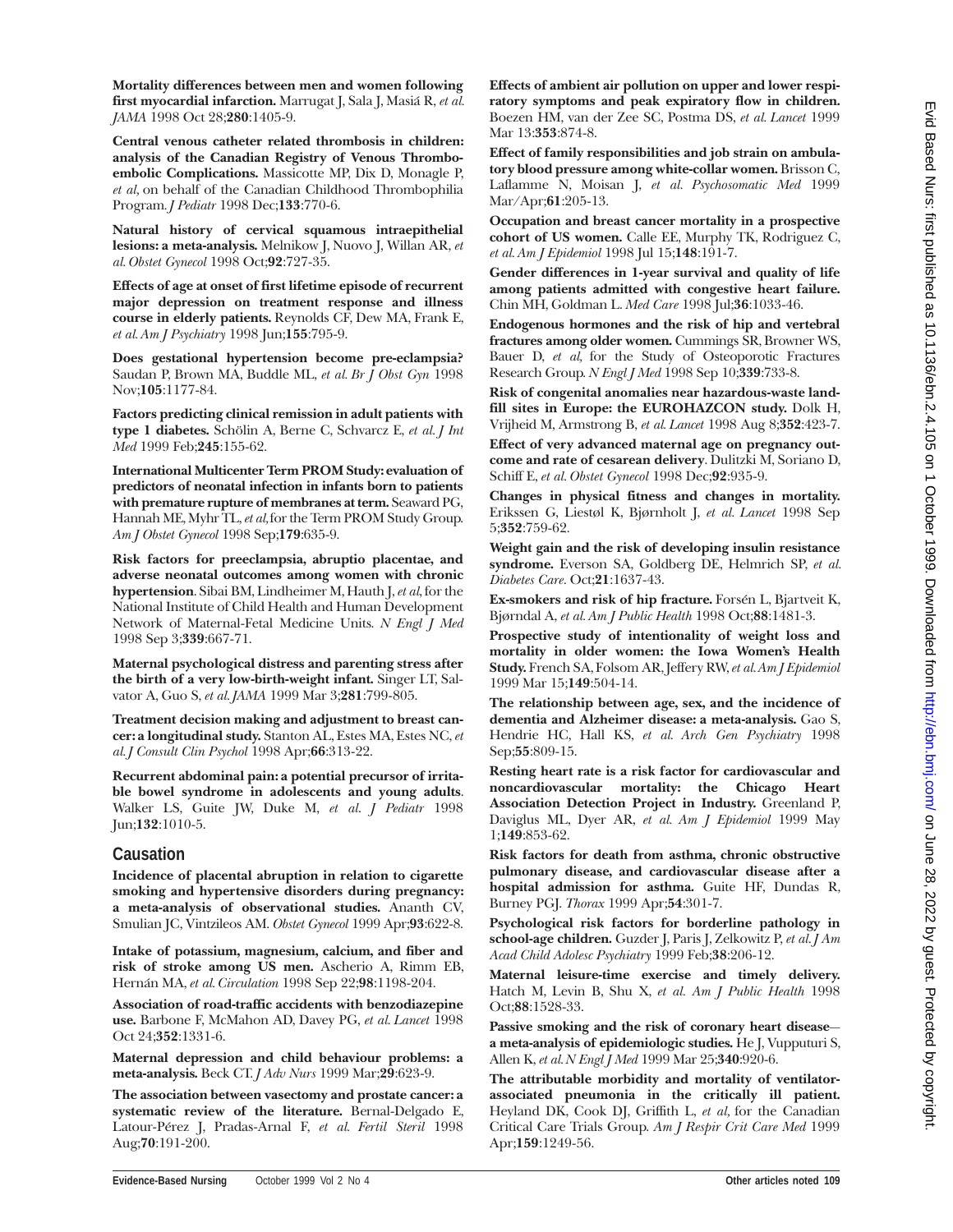**Diabetic retinopathy in pediatric patients with type-1 diabetes: effect of diabetes duration, prepubertal and pubertal onset of diabetes, and metabolic control.** Holl RW, Lang GE, Grabert M, *et al. J Pediatr* 1998 May;**132**:790-4.

**Organochlorine exposure and risk of breast cancer.** Høyer AP, Grandjean P, Jørgensen T, *et al. Lancet* 1998 Dec 5;**352**:1816-20.

**The mode of delivery and the risk of vertical transmission of human immunodeficiency virus type 1. A meta-analysis of 15 prospective cohort studies**. The International Perinatal HIV Group. *N Engl J Med* 1999 Apr 1;**340**:977-87.

**The definition of anemia in older persons.** Izaks GJ, Westendorp RGJ, Knook DL. *JAMA* 1999 May 12;**281**:1714-7.

**Is whole grain intake associated with reduced total and cause-specific death rates in older women? The Iowa Women's Health Study.** Jacobs DR Jr, Meyer KA, Kushi LH, *et al. Am J Public Health* 1999 Mar;**89**:322-9.

**The effect of chronic coffee drinking on blood pressure: a meta-analysis of controlled clinical trials.** Jee SH, He J, Whelton PK, *et al. Hypertension* 1999 Feb;**33**:647-52.

**Oral contraceptives and the risk of subarachnoid hemorrhage: a meta-analysis.** Johnston SC, Colford JM, Gress DR. *Neurology* 1998 Aug;**51**:411-18.

**Adolescent physical abuse: risk for adolescent psychiatric disorders.** Kaplan SJ, Pelcovitz D, Salzinger S, *et al. Am J Psychiatry* 1998 Jul;**155**:954-9.

**Increased risk of cancer in ulcerative colitis: a populationbased cohort study**. Karlén P, Löfberg R, Broström O, *et al. Am J Gastroenterol* 1999 Apr;**94**:1047-52.

**Association between diabetes control and visits to a multidisciplinary pediatric diabetes clinic.** Kaufman FR, Halvorson M, Carpenter S. *Pediatrics* 1999 May;**103**:948-51.

**Distinct risk factors for intrauterine and intrapartum human immunodeficiency virus transmission and consequences for disease progression in infected children.** Kuhn L, Steketee RW, Weedon J, *et al,* for the Perinatal AIDS Collaborative Transmission Study. *J Infect Dis* 1999 Jan;**179**:52-8.

**Prospective study of diet and ovarian cancer.** Kushi LH, Mink PJ, Folsom AR,*et al.Am J Epidemiol* 1999 Jan 1;**149**:21-31.

**Petroleum distillate solvents as risk factors for undifferentiated connective tissue disease (UCTD).** Lacey JV Jr, Garabrant DH, Laing TJ, *et al. Am J Epidemiol* 1999 Apr 15;**149**:761-70.

**The mortality of elder mistreatment.** Lachs MS,Williams CS, O'Brien S, *et al. JAMA* 1998 Aug 5;**280**:428-32.

**Life is sweet: candy consumption and longevity.** Lee IM, Paffenbarger RS Jr. *BMJ* 1998 Dec 19/26;**317**:1683-4.

**Drugs and falls in older people: a systematic review and meta-analysis: I. Psychotropic drugs.** Leipzig RM, Cumming RG, Tinetti ME. *J Am Geriatr Soc* 1999 Jan;**47**:30-9.

**Drugs and falls in older people: a systematic review and meta-analysis: II. Cardiac and analgesic drugs.** Leipzig RM, Cumming RG, Tinetti ME. *J Am Geriatr Soc* 1999 Jan;**47**:40-50.

**A twin study of mortality after spousal bereavement**. Lichtenstein P, Gatz M, Berg S. *Psychol Med* 1998 May;**28**:635-43.

**Risk factors for breakthrough varicella in healthy children**. Lim YK, Chew FT, Tan AYS, *et al. Arch Dis Child* 1998 Dec;**79**:478-80.

**Ethnic differences in mortality from insulin-dependent diabetes mellitus among people less than 25 years of age.** Lipton R, Good G, Mikhailov T, *et al. Pediatrics* 1999 May;**103**:952-6.

**Impact of major cardiovascular disease risk factors, particularly in combination, on 22-year mortality in women and men.** Lowe LP, Greenland P, Ruth KJ, *et al. Arch Intern Med* 1998 Oct 12;**158**:2007-14.

**Bone mineral density and risk of breast cancer: differences by family history of breast cancer.** Lucas FL, Cauley JA, Stone RA, *et al*, for the Study of Osteoporotic Fractures Research Group. *Am J Epidemiol* 1998 Jul 1;**148**:22-9.

**Developmental antecedents of partner abuse: a prospective-longitudinal study.** Magdol L, Moffitt TE, Caspi A, *et al. J Abnorm Psychol* 1998 Aug;**107**:375-89.

**Risk of myocardial infarction, angina and stroke in users of oral contraceptives: an updated analysis of a cohort study.** Mant J, Painter R, Vessey M. *Br J Obstet Gynaecol* 1998 Aug;**105**:890-6.

**Orthostatic hypotension predicts mortality in elderly men: the Honolulu Heart Program.** Masaki KH, Schatz IJ, Burchfiel CM, *et al. Circulation* 1998 Nov 24;**98**:2290-5.

**Incidence and predictors of suicidal behaviors in a longitudinal sample of young adolescents.** McKeown RE, Garrison CZ, Cuffe SP, *et al. J Am Acad Child Adolesc Psychiatry* 1998 Jun;**37**:612-9.

**Rehospitalizations and outpatient contacts of mothers and neonates after hospital discharge after vaginal delivery.** Meikle SF, Lyons E, Hulac P, *et al. Am J Obstet Gynecol* 1998 Jul;**179**:166-71.

**The influence of smoking on the risk of Alzheimer's disease.** Merchant C, Tang MX, Albert S, *et al. Neurology* 1999 Apr;**52**:1408-12.

**Objective measurements of nicotine exposure in victims of sudden infant death syndrome and in other unexpected child deaths.** Milerad J, Vege A, Opdal SH, *et al. J Pediatr* 1998 Aug;**133**:232-6.

**Prevalence and incidence of gynecologic disorders among women infected with human immunodeficiency virus.** Minkoff HL, Eisenberger-Matityahu D, Feldman J, *et al. Am J Obstet Gynecol* 1999 Apr;**180**:824-36.

**Ischemic stroke. Impact of a recent myocardial infarction**. Mooe T, Olofsson BO, Stegmayr B, *et al. Stroke* 1999 May;**30**:997-1001.

**Mortality and light to moderate alcohol consumption after myocardial infarction.** Muntwyler J, Hennekens CH, Buring JE, *et al. Lancet* 1998 Dec 12;**352**:1882-5.

**Psychological adjustment variables as predictors of mortality among nursing home residents.** O'Connor BP, Vallerand RJ. *Psychol Aging* 1998 Sep;**13**:368-74.

**Teenage pregnancies and risk of late fetal death and infant mortality.** Olausson PO, Cnattingius S, Haglund B. *Br J Obstet Gynaec* 1999 Feb;**106**:116-21.

**Neurobehaviour of school age children born to diabetic mothers.** Ornoy A, Ratzon N, Greenbaum C, *et al. Arch Dis Child Fetal Neonatal Ed* 1998 Sep;**79**:F94-9.

**Role of different determinants of psychological distress in acute coronary syndromes.** Pignalberi C, Patti G, Chimenti C, *et al. J Am Coll Cardiol* 1998 Sep;**32**:613-9.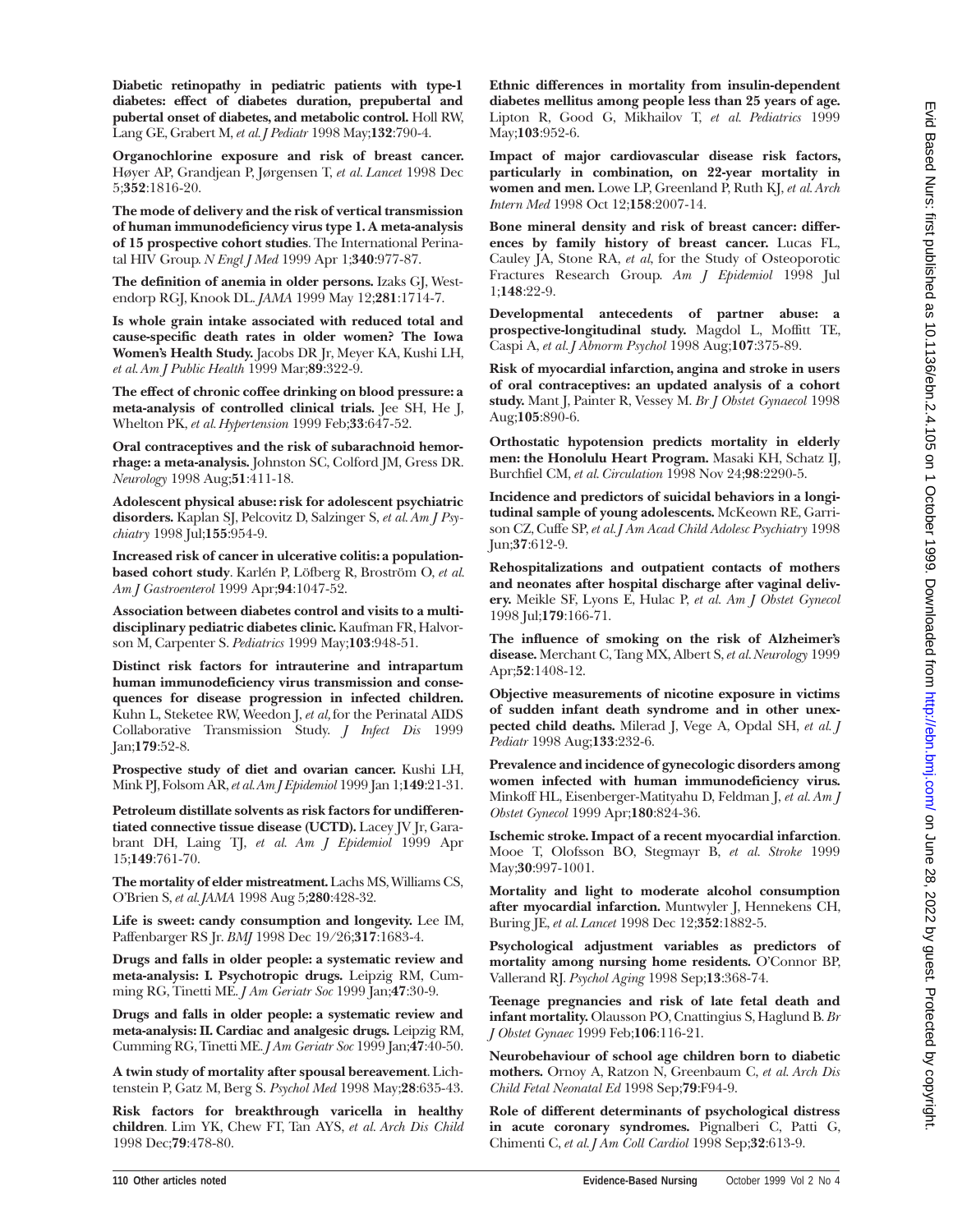**Genetic and environmental contributions to alcohol abuse and dependence in a population-based sample of male twins.** Prescott CA, Kendler KS. *Am J Psychiatry* 1999 Jan;**156**:34-40.

**Alcohol intake and the risk of lung cancer: influence of type of alcoholic beverage.** Prescott E, Grønbæk M, Becker U, *et al. Am J Epidemiol* 1999 Mar 1;**149**:463-70.

**Otitis media, the caregiving environment, and language and cognitive outcomes at 2 years.** Roberts JE, Burchinal MR, Zeisel SA, *et al.Pediatrics* 1998 Aug;**102**:346-54.

**Health-related quality of life as a predictor of mortality following coronary artery bypass graft surgery.** Rumsfeld JS, MaWhinney S, McCarthy M Jr, *et al. JAMA* 1999 Apr 14;**281**:1298-1303.

**Donation of blood is associated with reduced risk of myocardial infarction. The Kuopio Ischaemic Heart Disease Risk Factor Study.** Salonen JT, Tuomainen TP, Salonen R, *et al. Am J Epidemiol* 1998 Sep 1;**148**:445-51.

**Birth weight, childhood lower respiratory tract infection, and adult lung function.** Shaheen SO, Sterne JAC, Tucker JS, *et al. Thorax* 1998 Jul;**53**:549-53.

**Fruit juice intake is not related to children's growth.** Skinner JD, Carruth BR, Moran James III, *et al. Pediatrics* 1999 Jan;**103**:58-64.

**Cardiovascular and cancer morbidity and mortality and sudden cardiac death in postmenopausal women on oestrogen replacement therapy (ERT).** Sourander L, Rajala T, Rälinä, *et al. Lancet* 1998 Dec 19/26;**352**:1965-9.

**A systematic review and meta-analysis of family history and risk of ovarian cancer.** Stratton JF, Pharoah P, Smith SK, *et al. Br J Obstet Gynaecol* 1998 May;**105**:493-9.

**Risk factors for functional status decline in communityliving elderly people: a systematic literature review.** Stuck AE, Walthert JM, Nikolaus T, *et al. Soc Sci Med* 1999 Feb;**48**:445-69.

**Different weight gain in women of normal weight before pregnancy: postpartum weight and birth weight.** Thorsdottir I, Birgisdottir BE. *Obstet Gynecol* 1998 Sep;**92**:377-83.

**Intake of beer, wine, and spirits and risk of stroke: the Copenhagen City Heart Study.** Truelsen T, Grønbæk M, Schnohr P, *et al. Stroke* 1998 Dec;**29**:2467-72.

**Effect of time from onset to coming under care on fatality of patients with acute myocardial infarction: effect of resuscitation and thrombolytic treatment.** The United Kingdom Heart Attack Study (UKHAS) Collaborative Group. *Heart* 1998 Aug;**80**:114-20.

**Sex differences in mortality after myocardial infarction: evidence for a sex-age interaction.** Vaccarino V, Horwitz RI, Meehan TP, *et al. Arch Intern Med* 1998 Oct 12;**158**:2054-62.

**Changes in physical activity, mortality, and incidence of coronary heart disease in older men.** Wannamethee SG, Shaper AG, Walker M. *Lancet* 1998 May 30;**351**:1603-8.

**Effects of diabetes and level of glycemia on all-cause and cardiovascular mortality. The San Antonio Heart Study.** Wei M, Gaskill SP, Haffner SM, *et al. Diabetes Care* 1998 Jul;**21**:1167-72.

**Depression, falls, and risk of fracture in older women***.* Whooley MA, Kip KE, Cauley JA, *et al. Arch Intern Med* 1999 Mar 8;**159**:484-90.

**Exposure to environmental and mainstream tobacco smoke and risk of spontaneous abortion**. Windham GC, Von Behren J, Waller K, *et al. Am J Epidemiol* 1999 Feb 1;**149**:243-7.

**Gender differences in the sequelae of hospitalization for acute myocardial infarction among older adults.** Wolinsky FD, Wyrwich KW, Gurney JG. *J Am Geriatr Soc* 1999 Feb;**47**:151-8.

**Voluntary and involuntary weight loss: associations with long term mortality in 9 228 middle-aged and elderly men.** Yaari S, Goldbourt U. *Am J Epidemiol* 1998 Sep 15;**148**:546-55.

**Serum estrogen levels, cognitive performance, and risk of cognitive decline in older community women.** Yaffe K, Grady D, Pressman A,*et al. J Am Geriatr Soc* 1998 Jul;**46**:816-21.

**Birth weight, adult weight, and girth as predictors of the metabolic syndrome in postmenopausal women: the Rancho Bernardo Study.** Yarbrough DE, Barrett-Connor E, Kritz-Silverstein D, *et al. Diabetes Care* 1998 Oct;**21**:1652-8.

**Maternal cigarette smoking and invasive meningococcal disease: a cohort study among young children in Metropolitan Atlanta, 1989-1996.** Yusuf HR, Rochat RW, Baughman WS, *et al. Am J Public Health* 1999 May;**89**:712-7.

**Long-term ambient air pollution and respiratory symptoms in adults (SAPALDIA Study).** Zemp E, Elsasser S, Schindler C, *et al. Am J Respir Crit Care Med* 1999 Apr;**159**:1257-66.

**A prospective study of folate intake and the risk of breast cancer**. Zhang S, Hunter DJ, Hankinson SE, *et al. JAMA* 1999 May 5;**281**:1632-7.

### **Quality improvement**

**Comparison of cardiopulmonary resuscitation training methods for parents of infants at high risk for cardiopulmonary arrest.** Dracup K, Moser DK, Doering LV, *et al. Ann Emerg Med* 1998 Aug;**32**:170-7.

**Effects of multidisciplinary case management in patients with chronic renal insufficiency.** Harris LE, Luft FC, Rudy DW, *et al. Am J Med* 1998 Dec;**105**:464-71.

**Audio and visual stimulation reduces patient discomfort during screening flexible sigmoidoscopy.** Lembo T, Fitzgerald L, Matin K, *et al. Am J Gastroenterol* 1998 Jul;**93**:1113-6.

**An evaluation of a family visit education program.** McCallion P, Toseland RW, Freeman K. *J Am Geriatr Soc* 1999 Feb;**47**:203-14.

## **Economics**

**Economic consequences of early inpatient discharge to community-based rehabilitation for stroke in an inner-London teaching hospital.** Beech R, Rudd AG, Tilling K, *et al. Stroke* 1999 Apr;**30**:729-35.

**Cost-effectiveness of assertive community treatment for homeless persons with severe mental illness.** Lehman AF, Dixon L, Hoch JS, *et al. Br J Psychiatry* 1999 Apr;**174**:346-52.

**Cost effectiveness analysis of improved blood pressure control in hypertensive patients with type 2 diabetes: UKPDS 40.** UK Prospective Diabetes Study Group. *BMJ* 1998 Sep 12;**317**:720-6.

**Economic evaluation of cholesterol-related interventions in general practice. An appraisal of the evidence.** van der Weijden T, Knottnerus JA, Ament, AJHA, *et al. J Epidemiol Community Health* 1998 Sep;**52**:586-94.